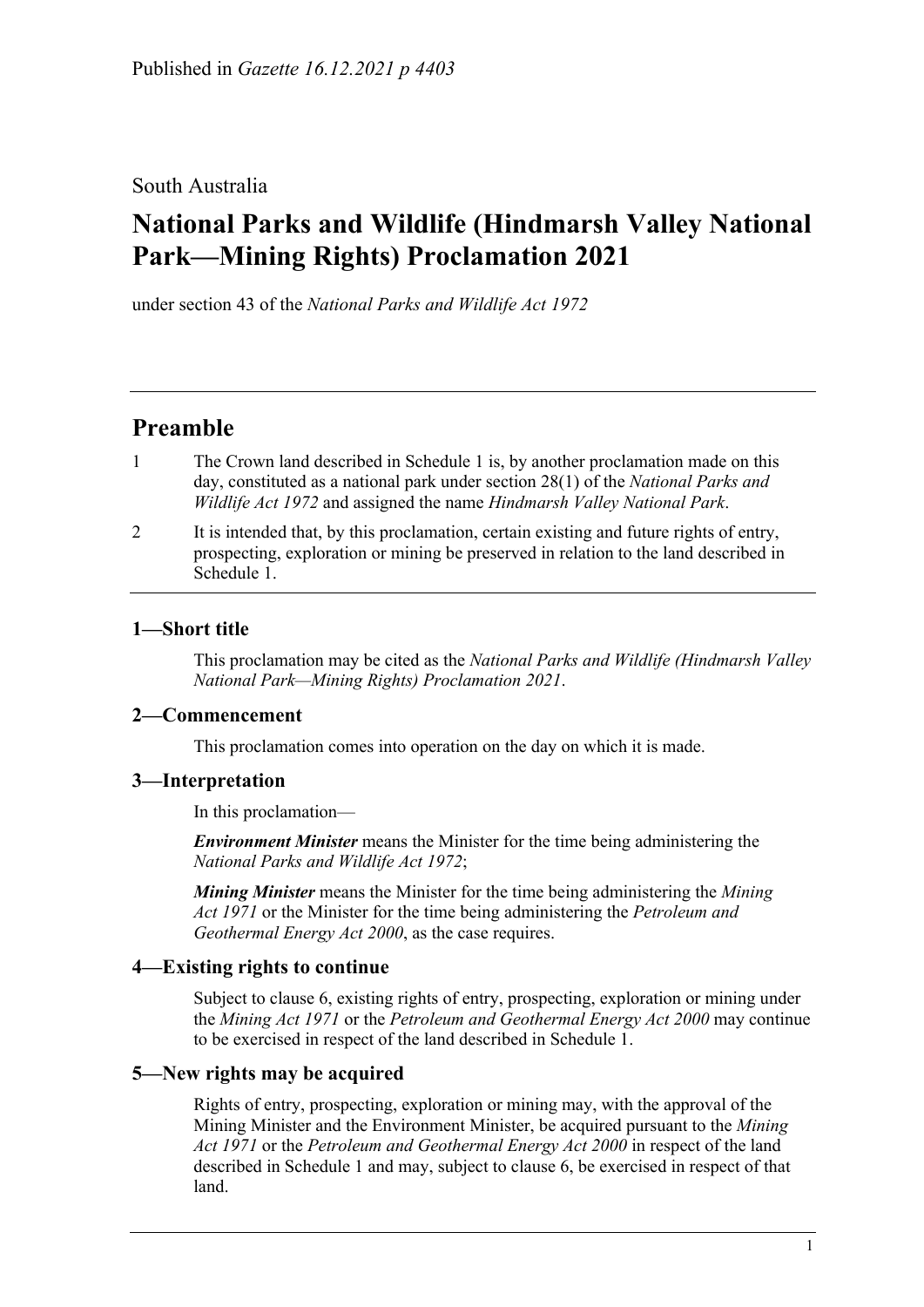#### <span id="page-1-0"></span>**6—Conditions for exercise of rights**

A person in whom rights of entry, prospecting, exploration or mining are vested pursuant to the *[Mining Act](http://www.legislation.sa.gov.au/index.aspx?action=legref&type=act&legtitle=Mining%20Act%201971) 1971* or the *[Petroleum and Geothermal Energy Act](http://www.legislation.sa.gov.au/index.aspx?action=legref&type=act&legtitle=Petroleum%20and%20Geothermal%20Energy%20Act%202000) 2000* (whether those rights were acquired before or after the making of this proclamation) must not exercise those rights in respect of the land described in [Schedule](#page-2-0) 1 unless the person complies with the following conditions:

- <span id="page-1-1"></span>(a) if work to be carried out in relation to the land in the exercise of those rights is a regulated activity within the meaning of the *[Petroleum and Geothermal](http://www.legislation.sa.gov.au/index.aspx?action=legref&type=act&legtitle=Petroleum%20and%20Geothermal%20Energy%20Act%202000)  [Energy Act](http://www.legislation.sa.gov.au/index.aspx?action=legref&type=act&legtitle=Petroleum%20and%20Geothermal%20Energy%20Act%202000) 2000*, the person must ensure that—
	- (i) the work is not carried out until a statement of environmental objectives in relation to the activity that has been approved under that Act has also been approved by the Environment Minister; and
	- (ii) the work is carried out in accordance with the statement as so approved;
- (b) if work to be carried out in relation to the land in the exercise of rights under the *[Mining Act](http://www.legislation.sa.gov.au/index.aspx?action=legref&type=act&legtitle=Mining%20Act%201971) 1971* or the *[Petroleum and Geothermal Energy Act](http://www.legislation.sa.gov.au/index.aspx?action=legref&type=act&legtitle=Petroleum%20and%20Geothermal%20Energy%20Act%202000) 2000* has not previously been authorised (whether by inclusion in an approved statement of environmental objectives referred to in [paragraph](#page-1-1) (a) or otherwise), the person must give at least 3 months notice of the proposed work to the Mining Minister and the Environment Minister and supply each Minister with such information relating to the proposed work as the Minister may require;
- <span id="page-1-3"></span><span id="page-1-2"></span>(c) if directions are agreed between the Mining Minister and the Environment Minister and given to the person in writing in relation to—
	- (i) carrying out work in relation to the land in a manner that minimises damage to the land (including the land's vegetation and wildlife) and the environment generally; or
	- (ii) preserving objects, structures or sites of historical, scientific or cultural interest; or
	- (iii) rehabilitating the land (including the land's vegetation and wildlife) on completion of the work; or
	- (iv) (where the work is being carried out in the exercise of rights acquired after the making of this proclamation) prohibiting or restricting access to any specified area of the land that the Ministers believe would suffer significant detriment as a result of carrying out the work,

(being directions that do not reduce or otherwise detract from any requirement in respect of any of those matters contained in an approved statement of environmental objectives referred to in [paragraph](#page-1-1) (a)), the person must comply with those directions in carrying out the work;

(d) if a plan of management is in operation under section 38 of the *[National](http://www.legislation.sa.gov.au/index.aspx?action=legref&type=act&legtitle=National%20Parks%20and%20Wildlife%20Act%201972)  [Parks and Wildlife Act](http://www.legislation.sa.gov.au/index.aspx?action=legref&type=act&legtitle=National%20Parks%20and%20Wildlife%20Act%201972) 1972* in respect of the land, the person must have regard to the provisions of the plan of management;